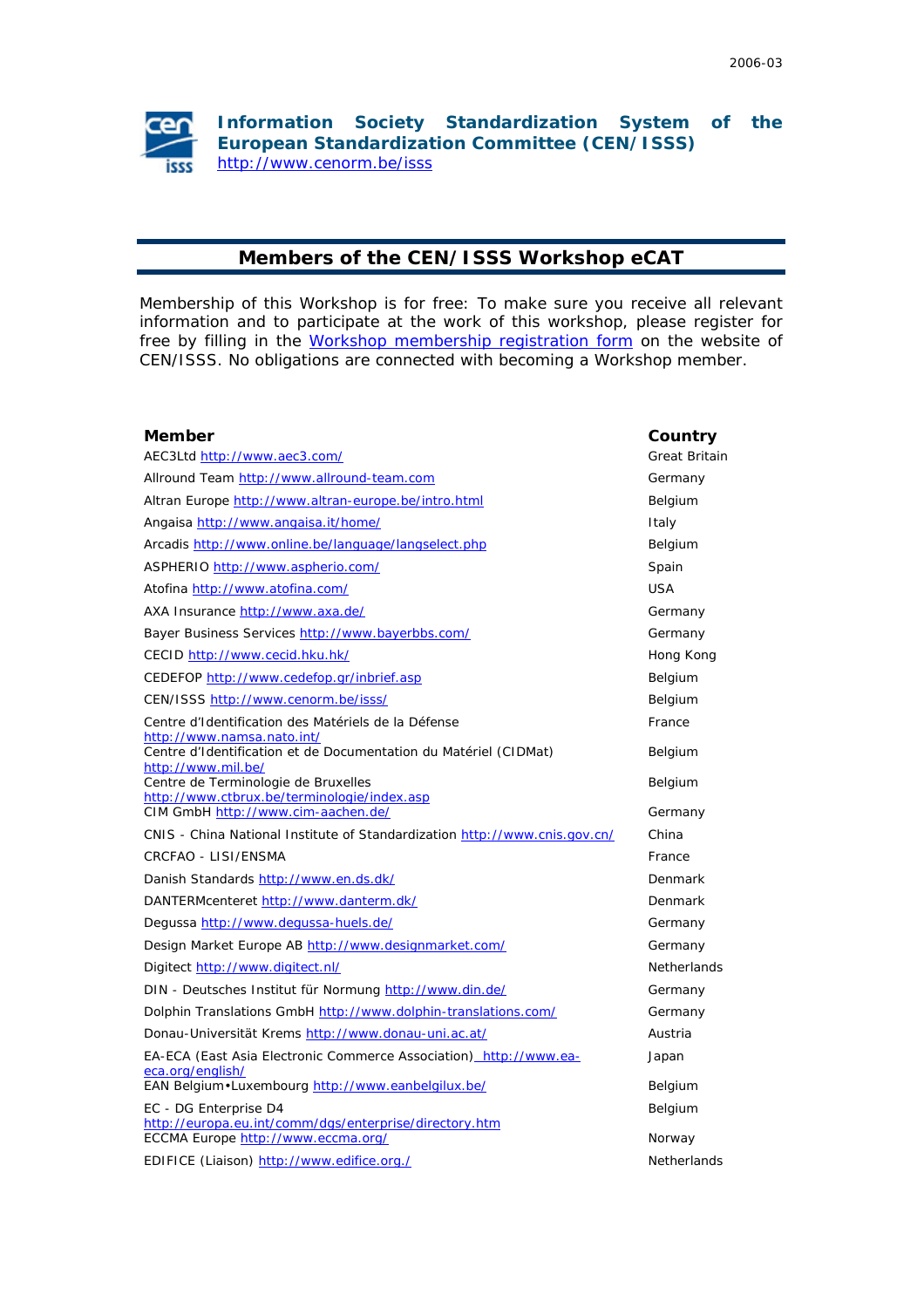| EMF - European Multimedia Forum http://www.emf.be/                                                                                                                | Belgium                       |
|-------------------------------------------------------------------------------------------------------------------------------------------------------------------|-------------------------------|
| ENCODEX International GmbH http://www.encodex.com/                                                                                                                | Germany                       |
| Engelhard Corporation http://www.engelhard.com/                                                                                                                   | USA                           |
| ENSMA http://www.ensma.fr/                                                                                                                                        | France                        |
| ETC Brussels NV http://www.etc-brussels.com/                                                                                                                      | Belgium                       |
| E-trade-Exhibitions http://www.http:/www.bestpracticesmagazine.org/                                                                                               | Austria                       |
| Eutilia NV http://www.eutilia.com/                                                                                                                                | <b>Netherlands</b>            |
| Fraunhofer IAO http://www.iao.fraunhofer.de/                                                                                                                      | Germany                       |
| Fritz Egger Ges.mb.H. & Co http://www.egger.com/                                                                                                                  | Austria                       |
| GfIM http://www.gfim.de/                                                                                                                                          | Germany                       |
| Greek-German Chamber of Commerce http://www.ahk-germany.de/                                                                                                       | Greece                        |
| IC Focus http://palvelut.tieke.fi/edi/isis-xmledi/members.htm                                                                                                     | Great Britain                 |
| ICODIF/EAN http://www.eanbelgilux.be/                                                                                                                             | Belgium                       |
| IFLS http://www.ifls.net/                                                                                                                                         | France                        |
| IGHR - InGang Humanities Research http://www.ighr.org/                                                                                                            | Korea                         |
| IGWT - International Society of Commodity Science and Technology                                                                                                  | Austria                       |
| http://www.wu-<br>wien.ac.at/inst/techno/hauptmenue/internat_verbindungen/igwt.htm                                                                                |                               |
| ILMH - Institut Libre Marie Haps http://www.ilmh.be/                                                                                                              | Belgium                       |
| Infoterm - International Information Centre for Terminology                                                                                                       | Austria                       |
| http://linux.infoterm.org<br>ISO TC 37 "Terminology and other language resources" (Liaison)                                                                       | Norway                        |
| http://www.iso.org/tc37                                                                                                                                           |                               |
| KAIST Computer Science http://linux.termnet.org/www.kaist.ac.kr/                                                                                                  | Korea                         |
| Konkuk University http://www.konkuk.ac.kr/user/main/main.php                                                                                                      | Korea                         |
| KS The Norwegian Association of Local and Regional Authorities<br>http://www.ks.no/templates/Startside.aspx?id=30                                                 | Norway                        |
| KUMAtronik Software http://www.kumasoft.de/                                                                                                                       | Germany                       |
| Lufthansa http://www.lufthansa.de/                                                                                                                                | Germany                       |
| Margmidlun http://www4.mmedia.is/margmidlun/margmidlun/english.html                                                                                               | Iceland                       |
|                                                                                                                                                                   |                               |
| MIL.be - Belgische Defensie http://www.mil.be/                                                                                                                    | Belgium                       |
| OASIS http://www.oasis-open.org/home/index.php                                                                                                                    | <b>Netherlands</b>            |
| OLF Oljeindustriens Landsforening http://www.olf.no/                                                                                                              | Norway                        |
| ON - Austrian Standards Institute http://www.on-norm.at/                                                                                                          | Austria                       |
| Paradine http://www.paradine.at/                                                                                                                                  | Austria                       |
| <b>PDIX</b>                                                                                                                                                       | Great Britain                 |
| Phoenix EDH http://www.phoenixedh.com/                                                                                                                            | <b>USA</b>                    |
| POSC - Petrotechnical Open Standards Consortium http://www.posc.org/                                                                                              | USA                           |
| ProfiCl@ss International e.V. http://www.proficlass.de/                                                                                                           | Germany                       |
| Requisite Technology http://www.requisite.com/                                                                                                                    | USA                           |
| SAP Deutschland http://www.sap.de/                                                                                                                                | Germany                       |
| Semaino Technologies http://www.semaino.de/                                                                                                                       | Germany                       |
| SEMI http://wps2a.semi.org/wps/portal                                                                                                                             | <b>USA</b>                    |
| Siebert EDV-Beratung http://www.siebert-edv-beratung.de/                                                                                                          | Germany                       |
|                                                                                                                                                                   | Germany                       |
|                                                                                                                                                                   | Great Britain                 |
| Siemens Corporate Standardization & Regulation http://www.siemens.com/<br>Smiths Medical http://www.smiths-medical.com/<br>Sonnenglanz http://www.sonnenglanz.nl/ | <b>Netherlands</b>            |
| Standard Norge http://www.standard.no/                                                                                                                            | Norway                        |
| Standards South Africa (Liaison) http://www.stansa.co.za/                                                                                                         | South Africa                  |
| Stichting USPI-NL<br>SupplyChange http://www.supplychange.be/                                                                                                     | <b>Netherlands</b><br>Belgium |